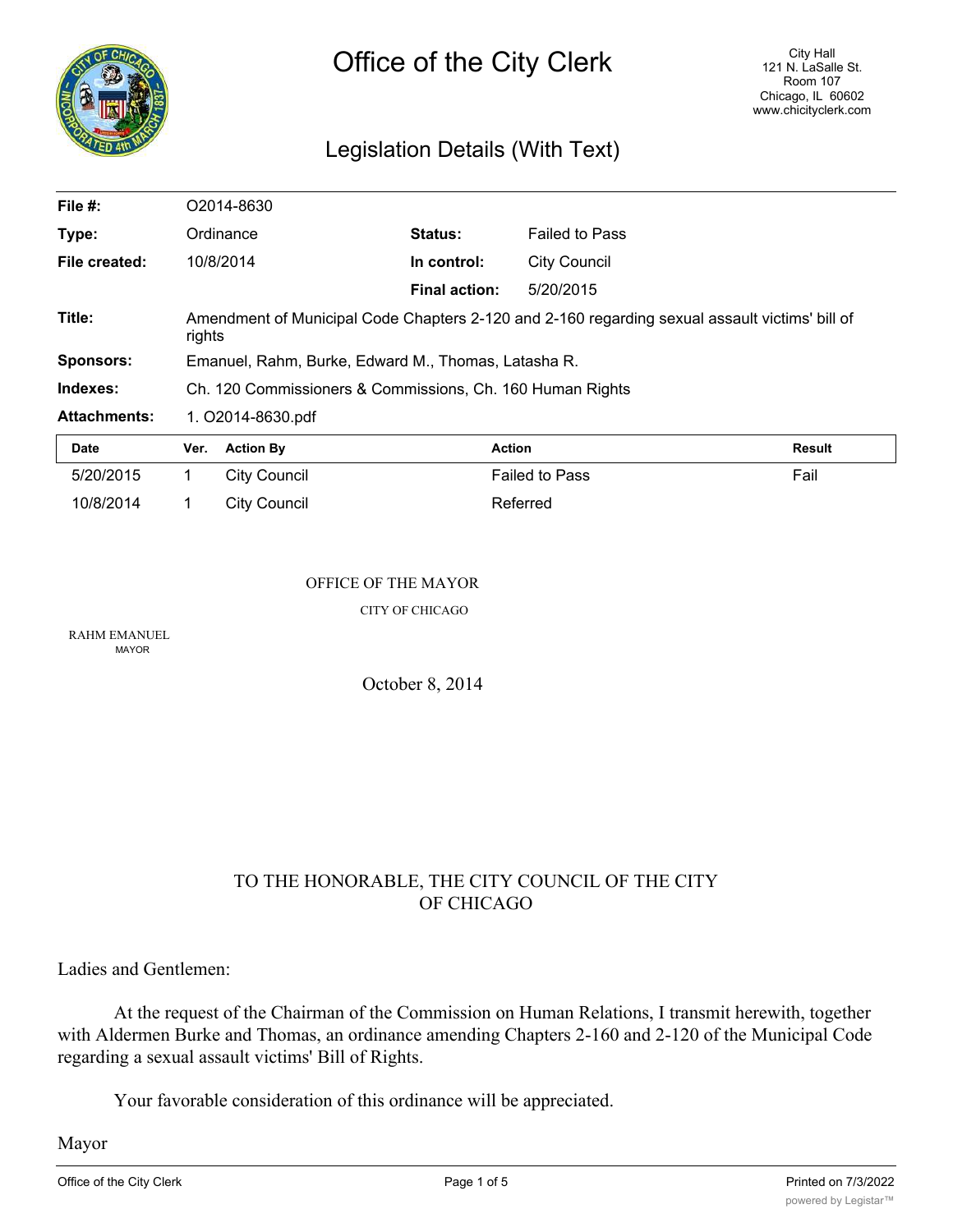Very truly yours,

# **ORDINANCE**

WHEREAS, the City of Chicago is a home rule unit of government pursuant to the 1970 Illinois Constitution, Article VII, Section 6 (a); and

WHEREAS, pursuant to its home rule power, the City of Chicago may exercise any power and perform any function relating to its government and affairs including promoting the quality of life, health, safety, and the welfare of its citizens; and

WHEREAS, violence against women, including domestic violence, dating violence and sexual assault, is a serious problem on college campuses across the nation; and

WHEREAS, a study by the U.S. Department of Justice has found that approximately twenty-eight percent (28%) of women are targets of attempted or completed sexual assault while they are college students; and

WHEREAS, many victims are reluctant to come forward to report their sexual assaults due to a lack of information about resources and protections available to them on college campuses; and

WHEREAS, in 2011, the U.S. Department of Education issued a Dear Colleague Letter to all federally funded schools to remind them of their responsibilities to take immediate and effective steps to respond to sexual violence in accordance with Title IX, the landmark federal civil rights legislation that prohibits sexbased discrimination in education; and

WHEREAS, in 1992, the Campus Security Act, now known as the Jeanne Clery Disclosure of Campus Security and Campus Crime Statistics Act, was signed into law by President Bush requiring all colleges and universities across the United States to disclose information about crime on and around their campuses; and

WHEREAS, the Clery Act has been amended to require that school afford the victims of campus sexual assault certain basic rights, protect the victims of crime, whistleblowers and others from retaliation, and deal with campus emergency responses; and

WHEREAS, the Annual Security Report, which the Clery Act requires all colleges and universities to file by October 1<sup>st</sup>, must document three calendars years of select campus crime statistics including security policies and procedures as well and information on the basic rights guaranteed to victims of sexual assault; and

WHEREAS, in May of 2014, the U.S. Department of Education released a list of 55 colleges and universities that are under investigation for possible violations of the Clery Act, two of which are from Illinois the University of Chicago and Knox College; and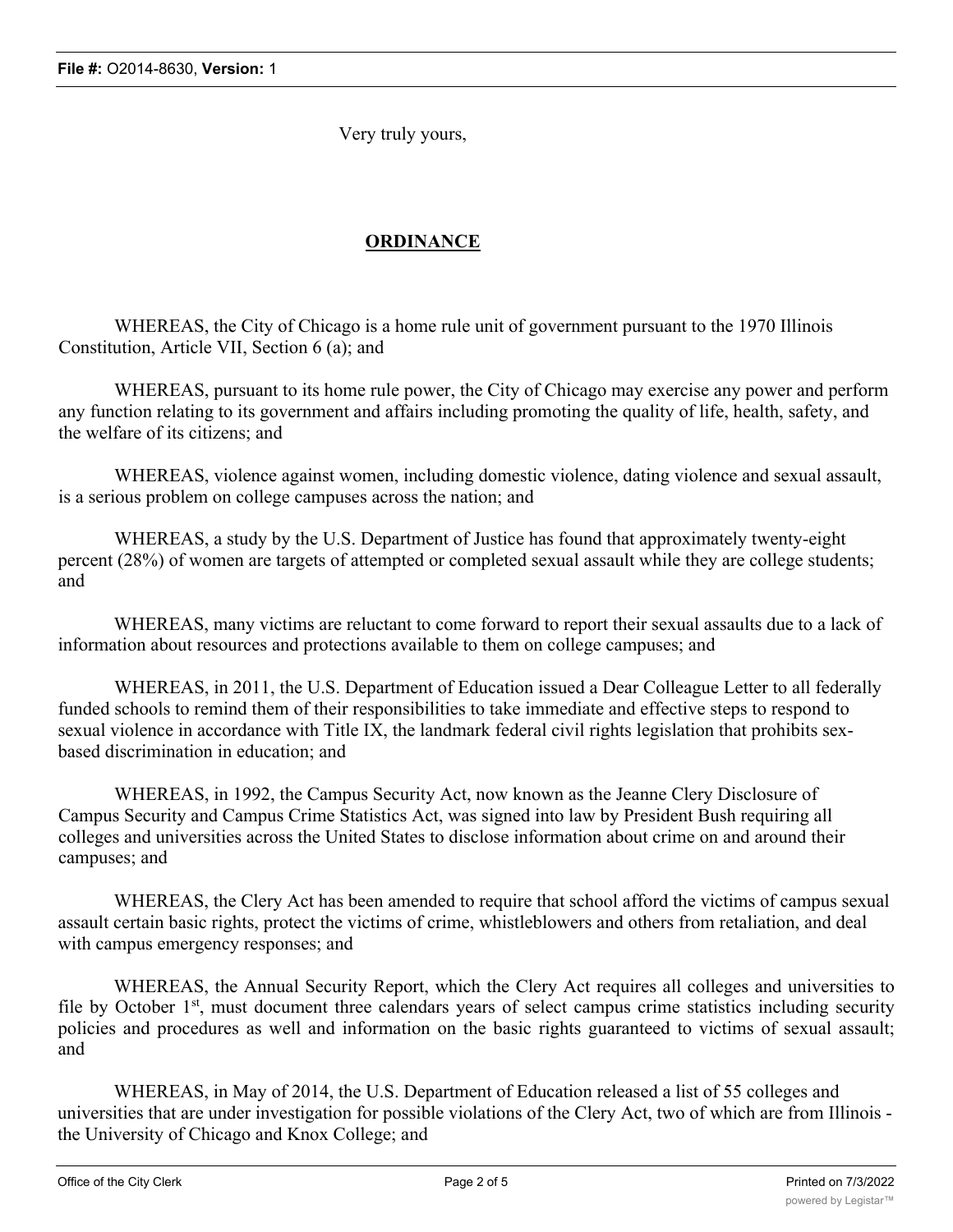WHEREAS, due to the recent publicized incidents of domestic violence by members of the National Football League and incidents on various college and university campuses, it is even more imperative that victims of sexual assault are aware of their basic rights; and

WHEREAS, the State of California recently enacted legislation that will require all California colleges and universities to develop survivor- centered policies for addressing sexual assault on campuses; and

WHEREAS, pursuant to California law, "Affirmative Consent" means consent as an affirmative act, in which both partners must express their desire to engage in each sexual act;

WHEREAS, Governor Cuomo of New York has instructed the State University of New York to overhaul its approach to preventing, investigating and prosecuting incidents of sexual assault, including making "affirmative consent" the rule on all of its campuses; and

WHEREAS, the City of Chicago finds that the public health and safety of its citizens, particularly its young adults, is being endangered by the increase of domestic and sexual violence occurring on and near college and university campuses; and

WHEREAS, affording victims of sexual violence basic rights for their protection is a legitimate role of government relating to the welfare of its citizens; now, therefore,

## **BE IT ORDAINED BY THE CITY COUNCIL OF THE CITY OF CHICAGO:**

SECTION 1. The above recitals are expressly incorporated herein and made part hereof as though fully set forth herein.

SECTION 2. Chapter 2-160 ofthe Municipal Code of Chicago is hereby amended by adding Section 2- 160-045 underscored as follows:

#### 2-160-045. Sexual Assault Victims' Bill of Rights.

All campuses of the City Colleges of Chicago, as well as all other universities and colleges with campuses located within the city limits of the City of Chicago shall adopt a uniform Sexual Assault Victims' Bill of Rights to notify and assist victims of sexual assault of their right to contact campus, local and or State law enforcement, to inform both the accuser and accused that they have the same opportunity to have others present at their hearings, and both shall be informed of the outcome of any campus disciplinary hearing, and to widely publicize the Bill of Rights to all students and to distribute it to victims of sexual assault.

The Sexual Assault Victims' Bill of Rights shall also include campus-specific and local community victim resources (including the option of housing and academic changes as well as counseling services'), shall be widely publicized to all students, with a hard copy document being made specifically available to any victim, so that students have clear and effective information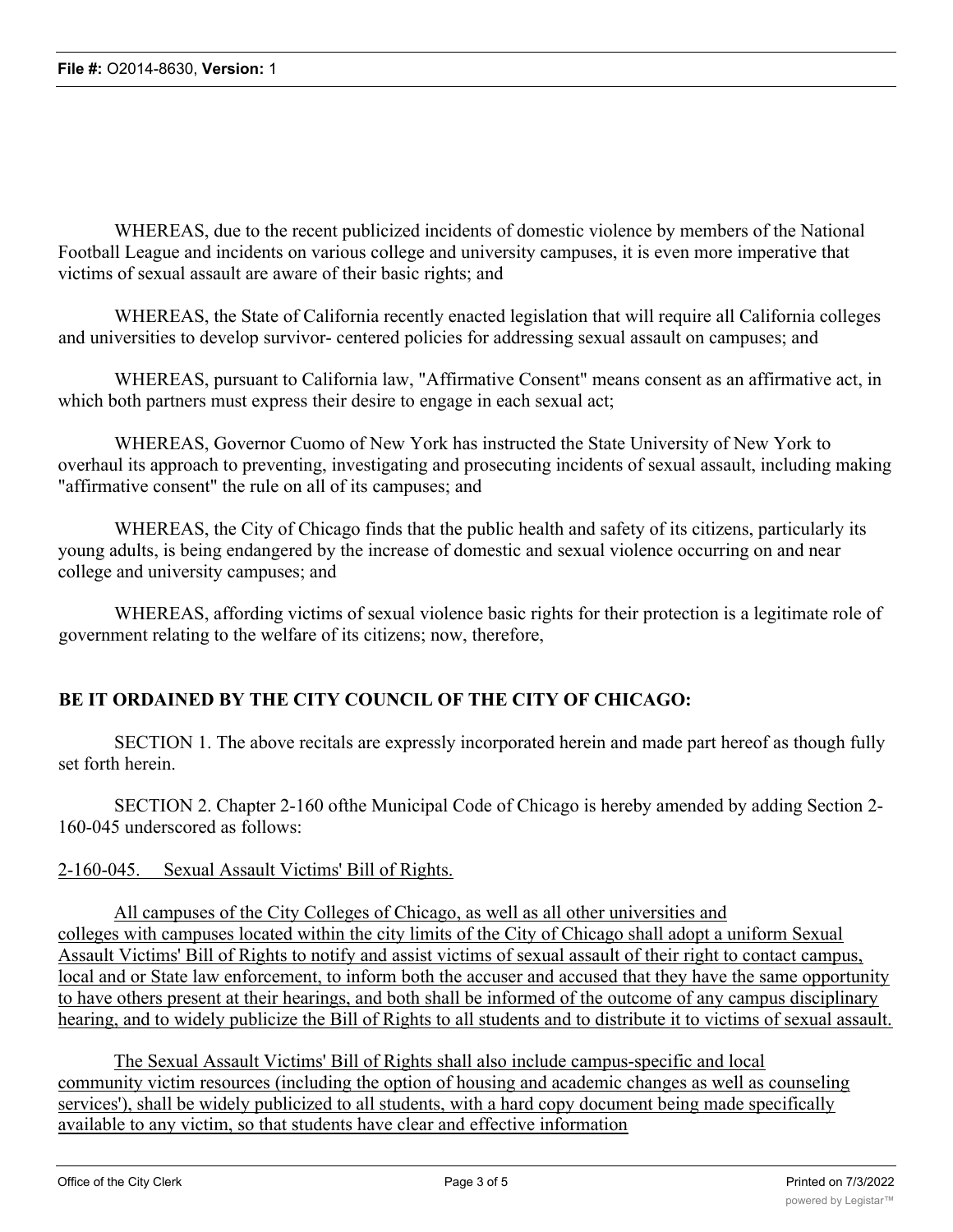**#**

**"I** J

**I**

on what their rights and options are as well as how to access immediate and on-going assistance after an act of sexual assault has occurred.

The Bill of Rights shall adopt the following uniform definition of affirmative consent:

a) Consent is clear, knowing and voluntary. Consent is active, not passive. Silence, in and of itself, cannot be interpreted as consent. Consent can be given by words or actions, as long as those words or actions create mutually understandable clear permission regarding willingness to engage in (and the conditions of) sexual activity.

b) Consent to any one form of sexual activity cannot automatically imply consent to any other forms of sexual activity.

c) Previous relationships or prior consent cannot imply consent to future sexual acts.

d) A person is deemed incapable of consenting when that person is mentally defective, mentally incapacitated, physically helpless (whether induced by drugs, alcohol or otherwise), or asleep.

In addition to creating the Sexual Assault Victims' Bill of Rights, the City College system of Chicago, as well as all other universities and colleges located within Chicago, shall adopt, in coordination with the Commission on Human Relations, victim-centered policies and protocols regarding sexual assault, domestic violence, dating violence and stalking involving a student that comports with best practices and current professional standards. The policies and protocols governing these areas shall include, but not be limited to, the following:

1) A statement on how the institution will provide appropriate protections for the privacy of individuals involved, including confidentiality;

2) Creating protocols for the preservation of evidence from the incident, victim and witness interviews, and interview of the accused;

3) Providing that an individual who participates as a complainant or witness in an investigation of sexual assault, domestic violence, dating violence, or stalking will not be subject to disciplinary sanctions for a violation of the institution's student conduct policy at or near the time of the incident;

involved in investigating and adjudicating sexual assault, domestic violence, dating violence and

4) A comprehensive, trauma-informed training program for campus officials